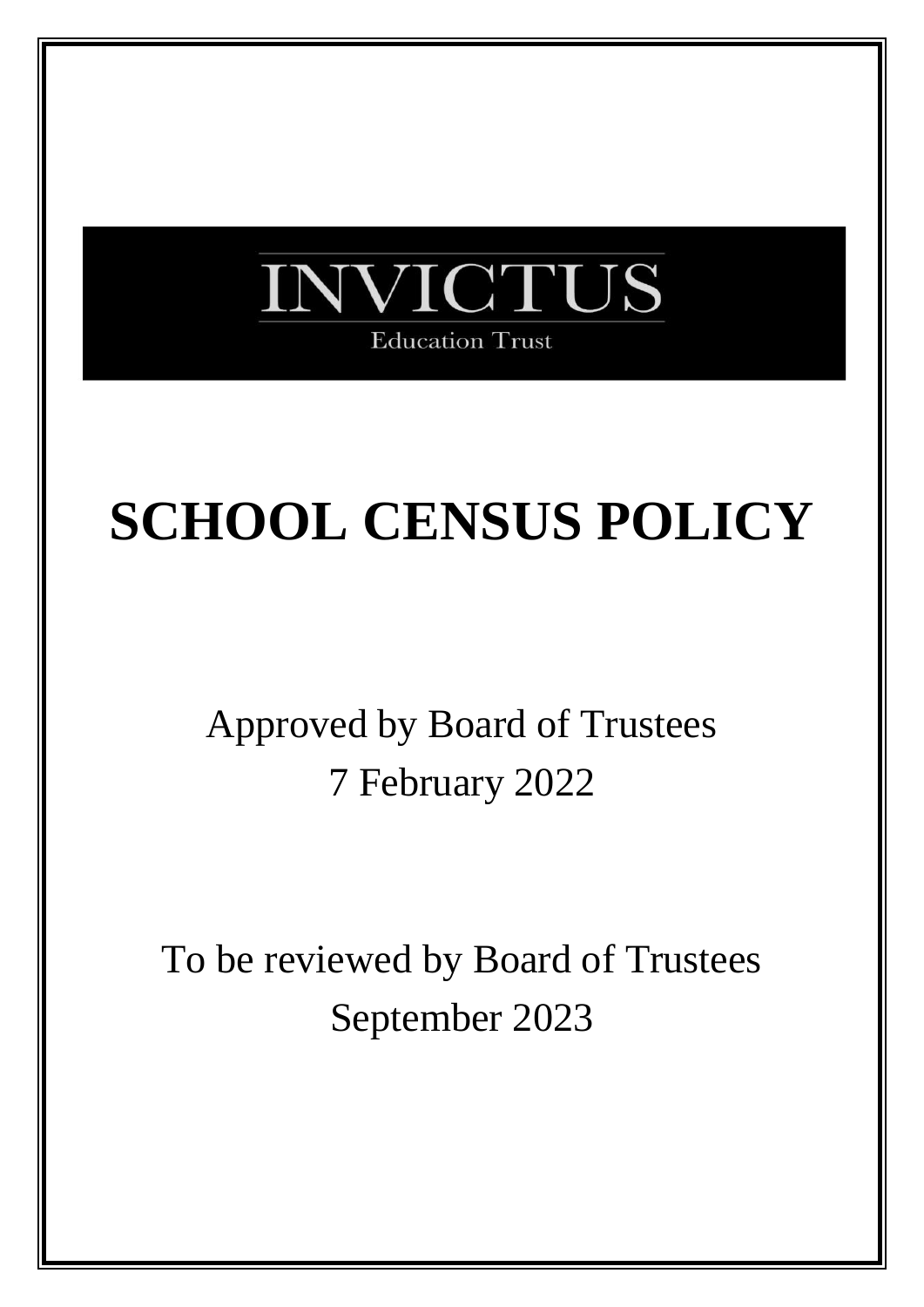#### **School Census Policy**

| Committee Approval Level     | <b>Board of Trustees</b>                |
|------------------------------|-----------------------------------------|
| Policy Author/Responsibility | Operations Support Officer $-R$ Lippitt |
| Policy First Implemented     | February 2022                           |
| Frequency of Review          | Every 12 Months                         |
| Policy Approved by Committee |                                         |
| <b>Next Review Date</b>      | September 2023                          |
| Policy Approved by Committee |                                         |
| <b>Next Review Date</b>      |                                         |
| Policy Approved by Committee |                                         |
| <b>Next Review Date</b>      |                                         |

# **Contents**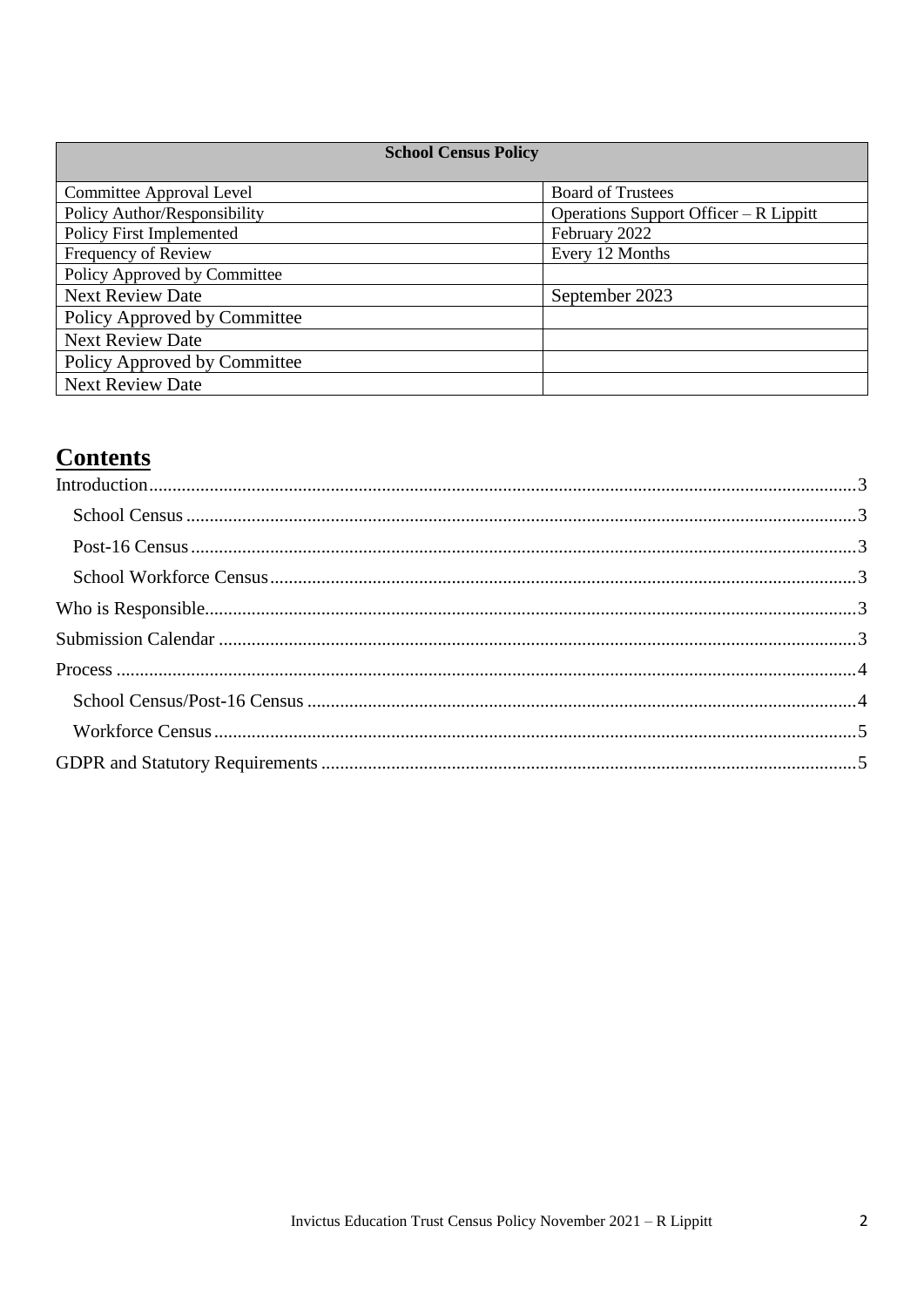## **School Census Policy**

#### <span id="page-2-0"></span>**Introduction**

The submission of the school census returns, including a set of named student records, is a statutory requirement for schools under [Section 537A of the Education Act 1996.](http://www.legislation.gov.uk/ukpga/1996/56/section/537A)

#### <span id="page-2-1"></span>School Census

The school census is a statutory return that takes place during the autumn, spring, and summer terms. The census collects information about individual students and about the schools themselves. Census data forms a significant part of the DfE's evidence base and is used in school performance tables.

#### <span id="page-2-2"></span>Post-16 Census

As part of the autumn School Census return, schools with a sixth form will need to supply information on Post-16 learning aims. This information is used by the Education Funding Agency (EFA) to determine funding levels for schools.

#### <span id="page-2-3"></span>School Workforce Census

The school workforce census is a statutory data collection that takes place each autumn.

<span id="page-2-4"></span>This document aims to outline the process followed in schools that are part of Invictus Education Trust.

#### **Who is Responsible**

The following members of staff have delegated responsibility for the submission of completed data for the School Census and Post-16 Census (where applicable):

| School                             | <b>Responsible Person</b> |
|------------------------------------|---------------------------|
| <b>Crestwood School</b>            | Zoe Trevis                |
| <b>Ellowes Hall Sports College</b> | Georgia Lewis             |
| Kinver High School                 | Leanne Fullwood           |
| Leasowes High School               | Lesley Veal               |
| Pedmore High School                | <b>Joanne Clewes</b>      |
| <b>Rufford Primary School</b>      | Pippa Laight              |
| Wombourne High School              | <b>Cathy Riley</b>        |

#### <span id="page-2-5"></span>**Submission Calendar**

Census returns are due for submission at the following times of the year. The submission deadline date varies year on year, as defined by the Department for Education (DfE)

2021 to 2022 significant dates for School Census are as follows: Autumn census census date – Thursday 7 October 2021 return date – Wednesday 03 November 2021

Spring census census date – Thursday 20 January 2022 return date – Wednesday 16 February 2022 Summer census census date – Thursday 19 May 2022

return date – Wednesday 15 June 2022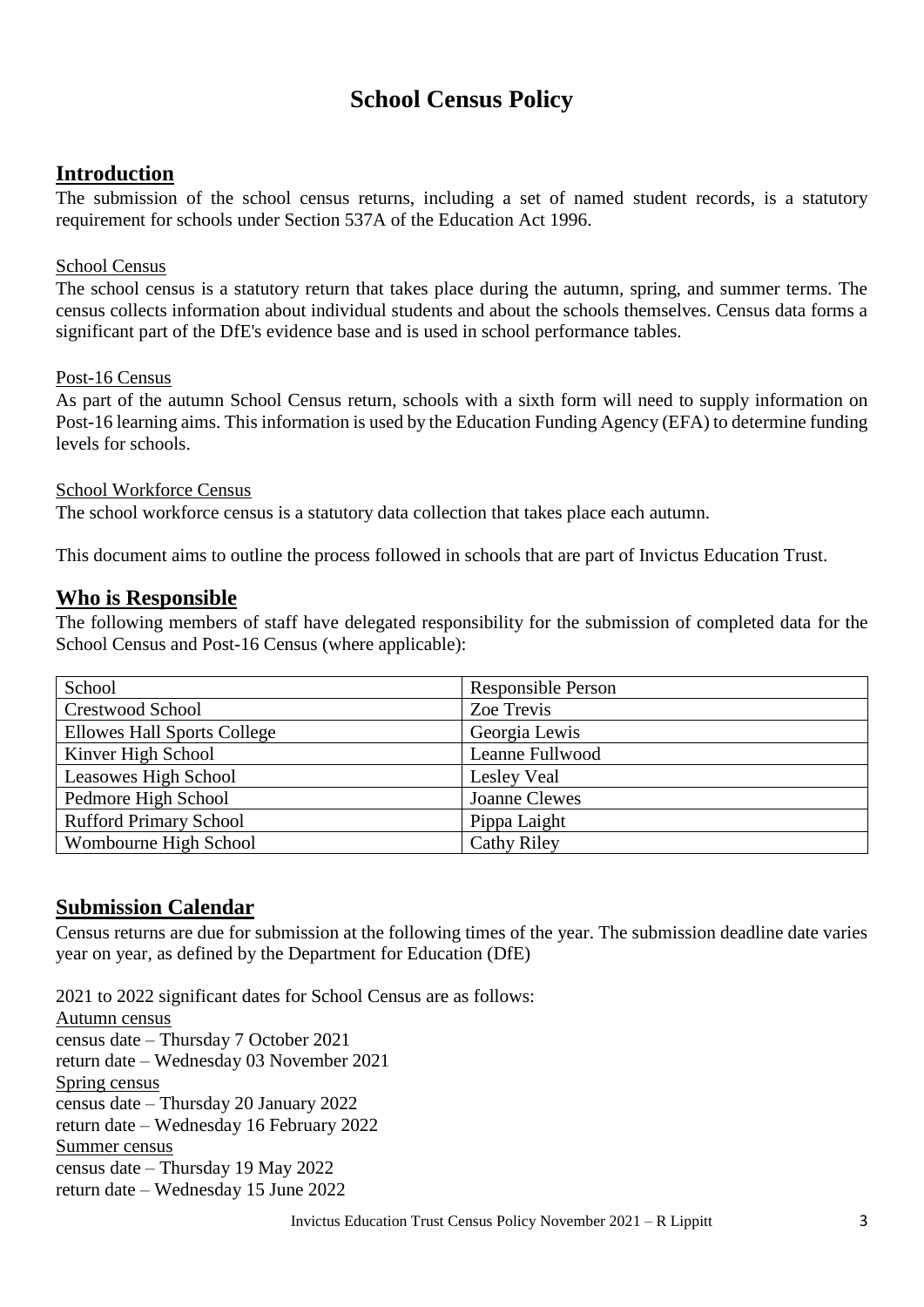2021 to 2022 significant dates for the School Workforce Census are as follow: census date  $-4$ <sup>th</sup> November 2021 return date – 3 rd December 2021

source[: https://www.gov.uk/guidance/complete-the-school-census/census-dates](https://www.gov.uk/guidance/complete-the-school-census/census-dates) source[: https://www.gov.uk/government/publications/school-workforce-census-2021-guides](https://www.gov.uk/government/publications/school-workforce-census-2021-guides)

### <span id="page-3-0"></span>**Process**

#### <span id="page-3-1"></span>School Census/Post-16 Census

Although the Census return cannot be submitted until the appropriate date, there are a number of steps that can be done in advance to prepare the data.

The Trust's Central IT Team will ensure that each school is running the latest version of their management information system and up to date census return software in line with the Common Basic Data Set requirements, which change frequently. The majority of the data is entered through screens that are in daily use in schools.

The Software Provider will supply a guide to running the census return. The responsible person will follow the steps in the guide to ensure that the census return is complete, accurate and to the right specification.

The DfE will make available termly census guidance that will summarise the main changes each term which schools should access via the links below. To complement this Dudley MBC offers free census training that schools are encouraged to attend by booking a place on the revolution portal.

A series of 'data health checks' should be carried out prior to the census which will help you to identify and correct errors in your data before the return is generated. Doing these checks will reduce the number of validation errors in your return and the work you need to do to resolve them. Particular attention should be paid to students in Year 7.

The census return software automatically generates a summary of the data in the school census return. The return is too large to be viewed in full, so the school summary will:

- allow you to check that that the data is accurate and complete before sending it to the head teacher
- Following the Head Teacher's initial review, the Post-16 data is sent to "Pro 16 Plus" to check. Based on their recommendations the school will make amendments before sending the Post-16 data to the Head Teacher for authorisation.
- allow the head teacher authorising the return to check it's accurate and complete before submitting it to the local authority or DfE
- give schools their only opportunity to check information about persistent absenteeism in their census data before it's used for funding purposes and published in performance tables

We strongly recommended that you inspect the summary report carefully, paying particular attention to the sections that might show that some individual student data was not entered on to the system before generating the return such as:

- free school meal eligibility
- the number of students with SEN
- data items marked 'used for funding'
- absence data

Comparing the summary reports to the previous term or year will show any anomalies between the different census collections.